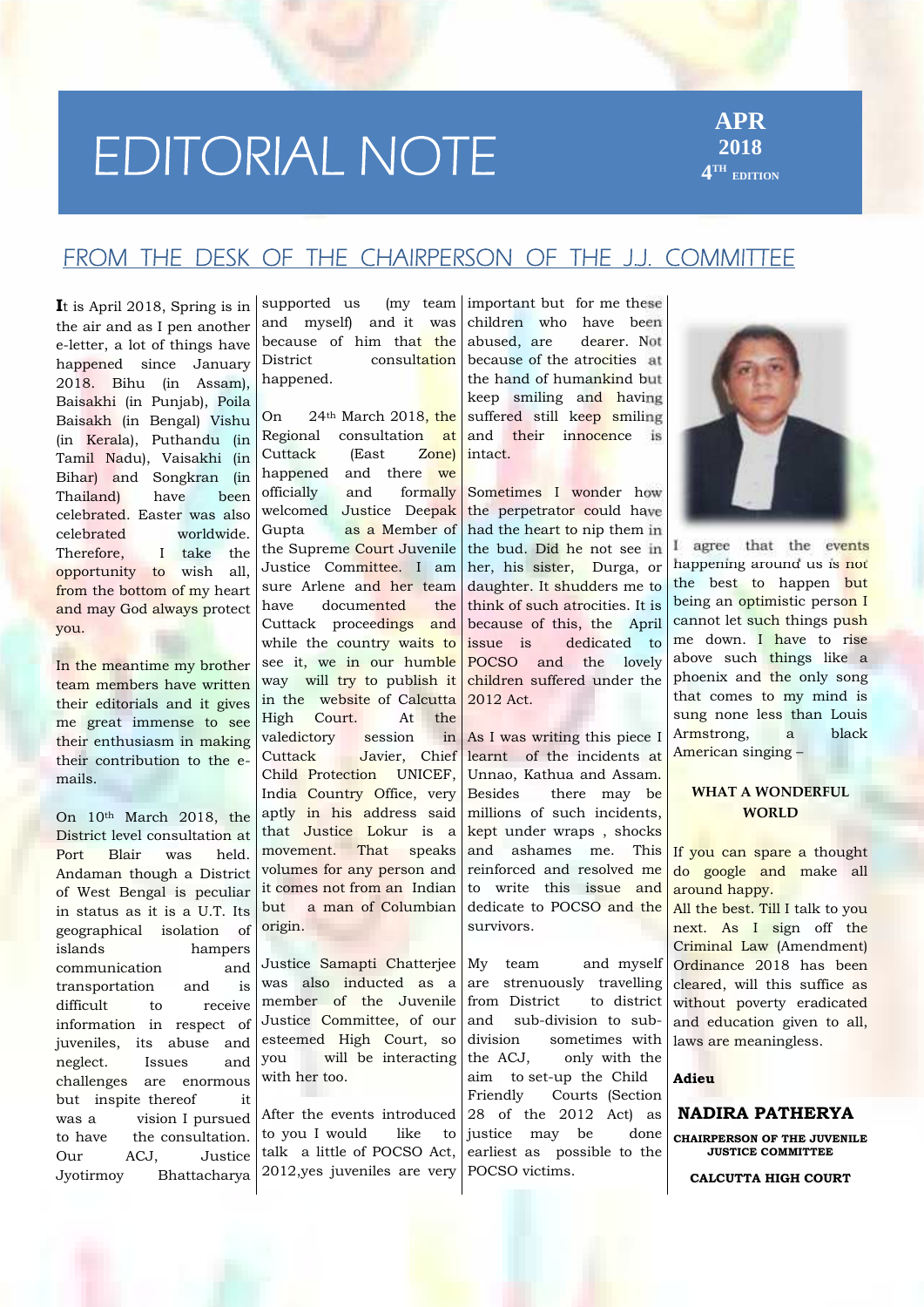## **POCSO ACT AND WEST BENGAL: SNAPSHOT IN NUMBERS**

# **CASES**

## **(i) REGISTRATION**

In November 2012 POCSO Act was enacted, and since cases were less but with increased levels of awareness has gone have been registered. Initially, the number of cases reported up (Table 1).

> TABLE 1: NUMBER OF POCSO CASES REGISTERED & DISPOSED OFF IN **WEST BENGAL**



#### (Calcutta High Court, 2018)

Between 2012 and 31<sup>st</sup> December 2017, the no. of cases registered is **7282** under the POCSO Act. It is also interesting to take a look at the distribution of these cases across the districts of West Bengal (Table 2). From the graph a significant number of cases (18%) have been registered in South 24 Paraganas, North 24 Paraganas(12%) and

Murshidabad (10%) closely tags behind. Adding Jalpaiguri 8% to this list makes up 48% (i.e. nearly half) of all the POCSO cases registered in West Bengal. It is notable that North & South 24 Paraganas make up the most populous districts of Bengal, and Murshidabad is the third most populous district.



### **(ii) DISPOSAL & PENDENCY BY THE SPECIAL COURTS**

The rate of disposal of these cases has, however, not matched the pace of the number of cases being registered. Even as the rate of disposal is going up every year, in the last five years only a total of 2601 cases have been disposed of (i.e. only about 21.8% of the cases instituted till date). Table 3 charts the growth in the number of cases instituted or disposed of in the last three years, when compared to the

previous years. Although there has been a steady improvement in the number of cases being disposed off and the rate at which the number of filings have increased over the past three years are similar (See Table 3), it is clear that to dispose offmore than 9580 cases that are pending, the rate of disposal will have to considerably improve.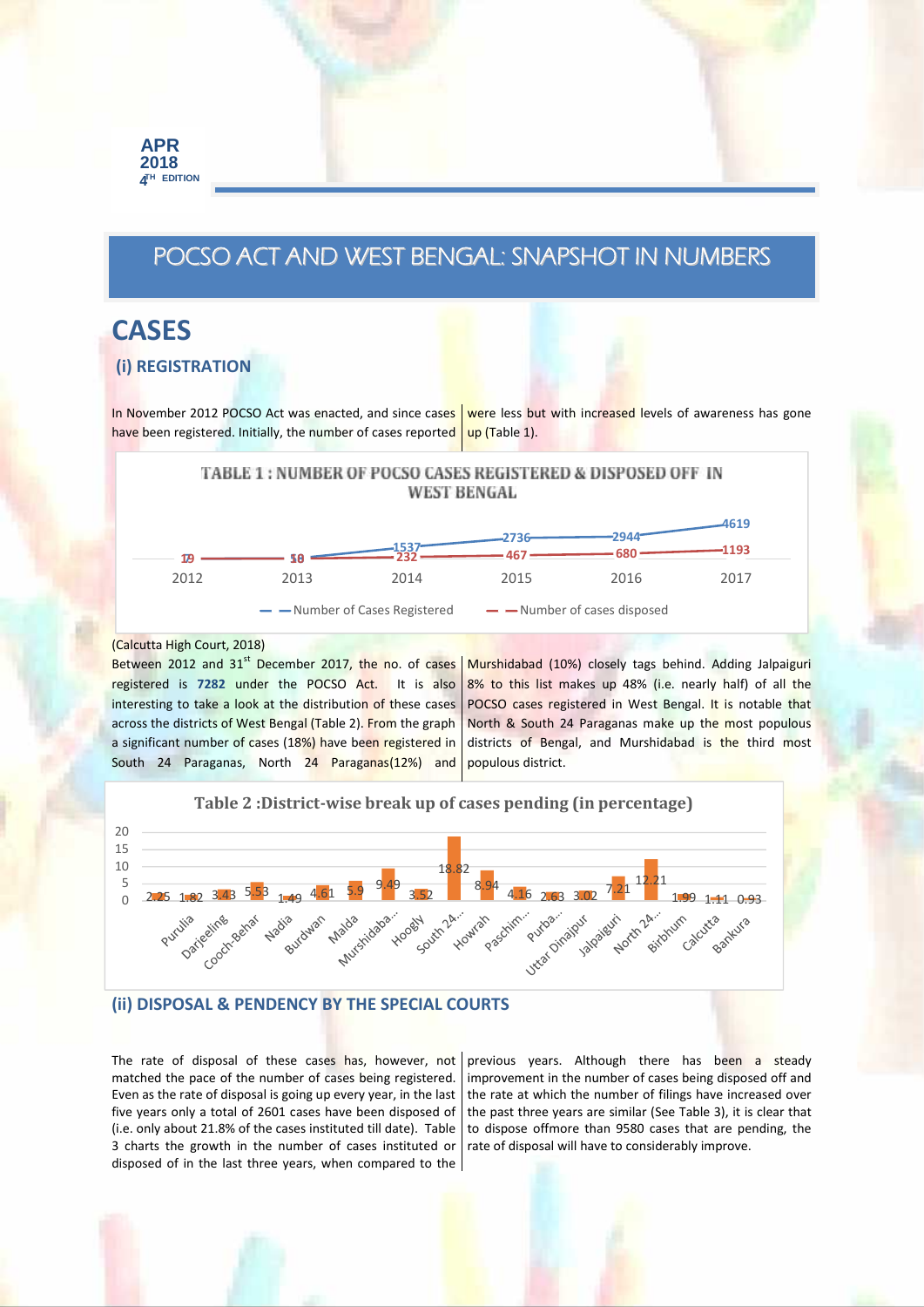

#### **(Calcutta High Court, 2018)**

**APR 2018**

The district-wise pendency figures also require some consideration. Table 4 plots the number of cases pending in each district. Table 4 reflectsthat cases from South 24 Paraganas (19%), North 24 Paraganas (12%), Murshidabad (10%) and Jalpaiguri (7%) and Howrah (8%) make up 56% of all the pending cases under the POCSO Act in West Bengal.



While the POCSO Act envisages the establishment of a 'special court', Child Friendly Court to specially deal with POCSO cases in each district, the fact remains that no additional stand alonecourts have been set up in the state to deal with POCSO cases only. Till 2017 September, the Second Additional District Court has functioned as the Special Court under the POCSO Act. It is to be noted here that the Court of the Second Additional District Judge has also carried out the role of the Special Court under the NDPS and Electricity Acts. In addition, many of these Courts also entertain Civil Cases too. As a result of this, the Courts have not been functioning as "special courts" in the true sense of the word – they are not dedicated special courts, but only designated ones. Thus, there have been only 19 judges in all hearing cases under the POCSO Act in the districts.<sup>1</sup>

It is evident from the available data that on an average, a POCSO judge has disposed off about 28 cases in a year and in the last three years, an average of about 3433 cases have been instituted (High Court, 2018). In terms of the method suggested (by the Law Commission, 2014)if these figures are considered, 122 judges would have to decide and dispose off cases, to break even (i.e. to ensure that all new additional cases are disposed off without any backlogs, if about 3400 new cases are instituted every year, in future)

<sup>&</sup>lt;sup>1</sup>The scenario is changing with Special Courts being designated at the Sub-divisional levels too. Thus, there has been a significant increase in the number of judges assigned to hear POCSO cases. However, it is to be noted that these are also not dedicated special courts, but only designated ones. The process for setting up child friendly courts is also in the pipeline and pilot project in Kolkata District has been initiated.